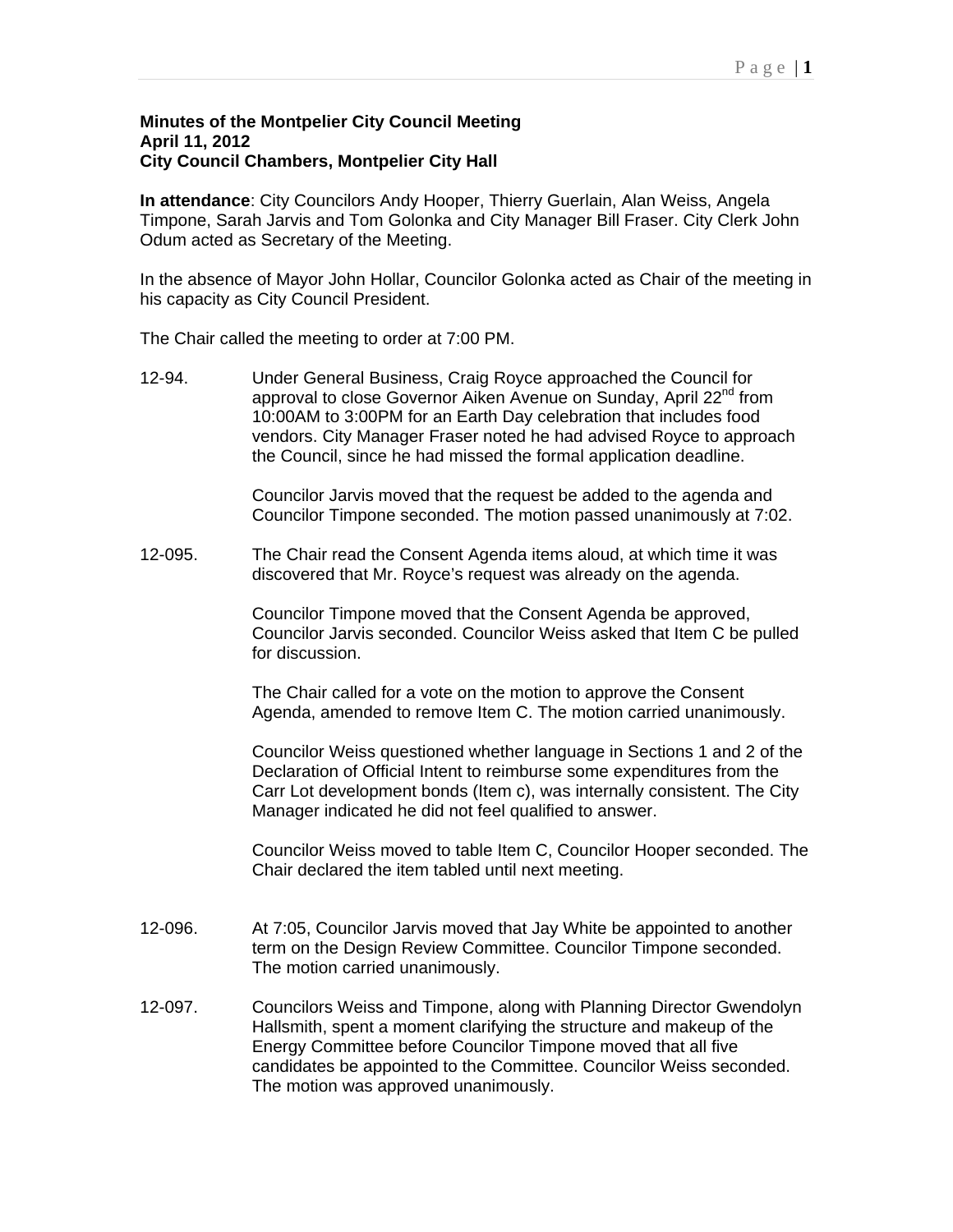- 12-098. Councilor Weiss moved that Abby Colihan be reappointed to an additional term on the Tree Board. Councilor Timpone seconded. The motion carried unanimously.
- 12-099. Assistant City Manager Bev Hill spoke to the Council about the Regional Bike Path Committee before considering the appointment of James Sharp to the body. Hill gave some background on the bike path project and distinguished the Regional Bike Path Committee from the overall bike committee. She recommended the appointment of James Sharp, who had previously served on the committee.

At approximately 7:10, Councilor Timpone moved that James Sharp be appointed to the Regional Bike Path Committee. Councilor Hooper seconded. The motion passed unanimously.

12-100. City Manager Fraser took time to review the background of the Tax Stabilization request from Connor Brothers Stonecutters LLC, in regards to 575 Stonecutter's Way. The City Manager indicated that when the Council acted on the request, it also indicated that the applicant could return for the Level Four benefit if they could demonstrate that they met the employment criteria. Fraser indicated that they had indeed met the criteria, and recommended approval – noting that holding the matter over to the following meeting should not be necessary given that the matter on the floor was an amendment to the previous decision. Fred Connor came before the Council to answer questions.

> Councilor Weiss questioned Mr. Connor as to how many employees of the facility were Montpelier residents.

Councilor Timpone moved the staff recommendation (to approve the level four benefit and defer the beginning of the contract to July 1, 2013). Councilor Hooper seconded. The motion passed unanimously.

12-101. At 7:15, Director Hallsmith, Joined by Planning Commission Chair Jesse Moorman, moved to the front to brief the Council on re-zoning process. Moorman recognized other Planning Commission members in attendance.

> Councilor Guerlain expressed displeasure at having received so much supplementary information over email so soon before the meeting, which allowed insufficient time to review. He noted this is a recurring issue. Hallsmith and Moorman apologized.

The two then began an extensive and detailed discussion of the re-zoning process underway. Using maps and a power point presentation, Hallsmith and Moorman explained the relationship between zoning and the City Master Plan (noting that over 400 citizens were involved in the process of developing the Master Plan), laid out the working recommendations for rezoning to this point, noted features –such as the size and nature of buffer zones – that were still in development, proposed changes to the City's Design Control District, contrasted their working vision and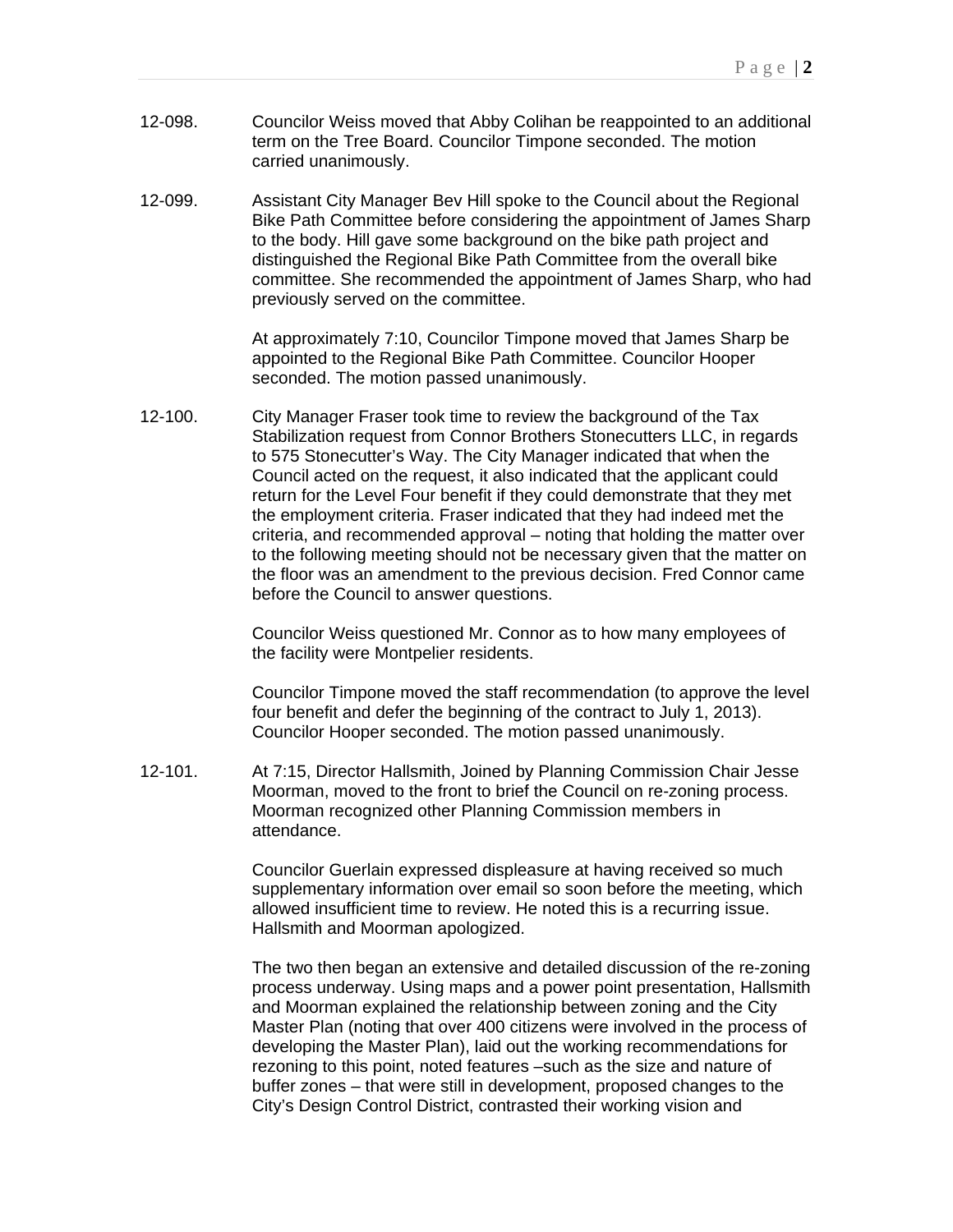recommendations with current zoning, and explained their thinking in moving in the directions they were moving.

Hallsmith also reviewed the schedule for completing the re-zoning proposal, noting that the goal is to hold a public hearing on final product by September  $24<sup>th</sup>$ , noting also that building code update and growth center designation deadlines were not far off.

Hallsmith and Moorman were joined at the table by Planning and Zoning Administrator Clancy DeSmet as questioning continued.

Councilor Hooper spoke with Director Hallsmith about the approach to parking for new housing. Hallsmith indicated she was inclined not to be overly directive on parking requirements and to let the market drive parking matters.

Chair Golonka and Councilor Guerlain expressed concern about the potential for city regulations that exceed equivalent state requirements, to be proposed without being specifically identified as such. In particular, Golonka and Guerlain noted the map's preliminary waterway buffers appeared to be in excess of what was required by the state. Hallsmith indicated that these were "bookmarks," noting that some were clearly not finalized (downtown), and that the particulars of the buffers had not actually been discussed yet. Golonka and Guerlain expressed their desire that any such proposals that deviate from state regulations be uniquely denoted. Hallsmith indicated she would draw attention to any such points of deviation, and suggested deviations may be appropriate at times.

Golonka further expressed concern that an extensive re-evaluating of buffer rules and regulations (in contrast to state designations) could be an inefficient use of City personnel and time.

The distinction and interaction between districts and designated neighborhoods was also discussed. Chair Golonka expressed concern that the two zoning categories could be confusing to developers. Hallsmith indicated she believed such a regime would be simpler than the present system, and that increasing simplicity was one of her goals in the process. DeSmet indicated that the neighborhood lines were "meaningless" from a regulatory standpoint, but that they may encourage neighborhoods to develop standards. Hallsmith also said she believes neighborhood-level sub-districts could make residents more invested and have the effect of minimizing resistance to development.

Councilor Timpone asked what zoning regulations are like in other cities. Hallsmith indicated that they varied, and that they were often far more complex.

Chair Golonka indicated that specific policy questions would be helpful for the Council to address at a later meeting.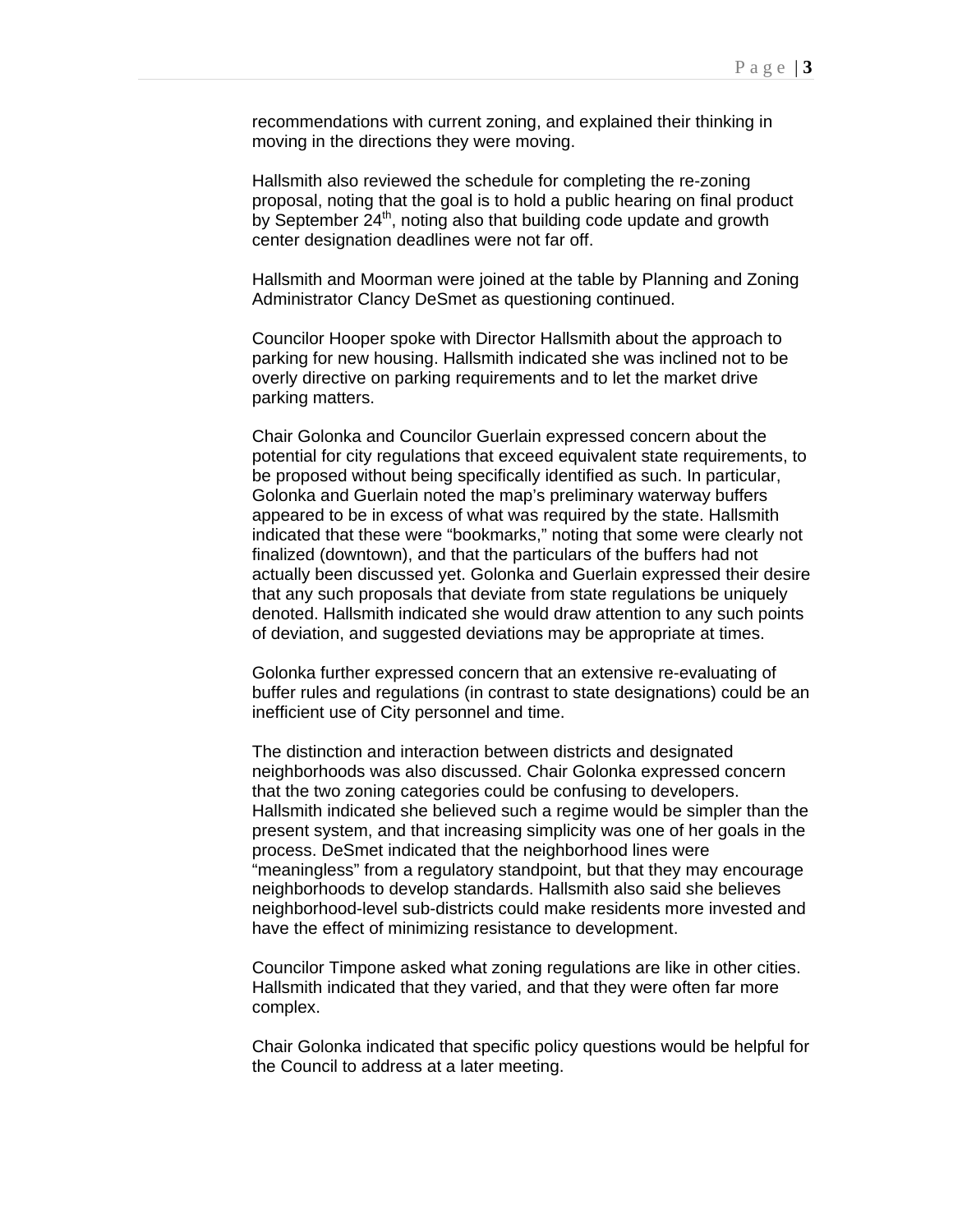Recommendations for "inclusionary housing" were discussed, and acknowledged as a potential major change for the city. Developments of a particular size would be required to include affordable housing units, or make a contribution to the Housing Trust Fund in lieu of the units. Director Hallsmith observed that Burlington does this, while Chair Golonka noted that such an arrangement would change the Housing Trust Fund guidelines, necessitating bringing that entity into the discussions.

Hallsmith discussed holding a contest for architects to design infill housing (new units built to fit into small or partial lots between existing houses, having the effect of increasing density, which is an expressed goal of the presenters).

Recommendations that parts of the City Historic Design District be expanded to encompass the National Historic Design District met with comment from City Manager Fraser, who expressed concern about homeowners' reactions.

Councilor Weiss looked for clarification on the greater challenges of the zoning process. Director Hallsmith responded, and went on to contrast Montpelier's situation (having surplus capacity with water, sewer) with other towns – and how that contrast puts the City in a good position to promote growth and development.

Presenters indicated they would formalize questions to pose to the Council for their next meeting, whenever the Council sees fit to bring them back.

Weiss wondered whether the council will be considering the details of implementation of a final zoning plan, or would they be reconsidering the fundamental tenets of the Master Plan. Hallsmith indicated the fundamentals were not planned to be reviewed.

Councilor Guerlain wondered whether requirements that developers provide affordable housing (pay into the Housing Trust Fund) came directly from the Master Plan. Councilor Timpone indicated that some of them came from the Barriers to Housing Report.

Councilor Jarvis expressed concern that some of the proposals might penalize or de-incentivize developers to modify vacant downtown spaces. Hallsmith suggested that care would be taken to prevent that from happening.

Some discussion of stormwater mitigation followed. Director Hallsmith noted the importance of buffers in the process, and the value of prevention over mitigation.

Councilor Weiss asked whether zoning regulations are generally adopted simultaneously, or can they be staggered over first few years. Moorman responded that they were generally adopted together, but that some pieces could be handled separately.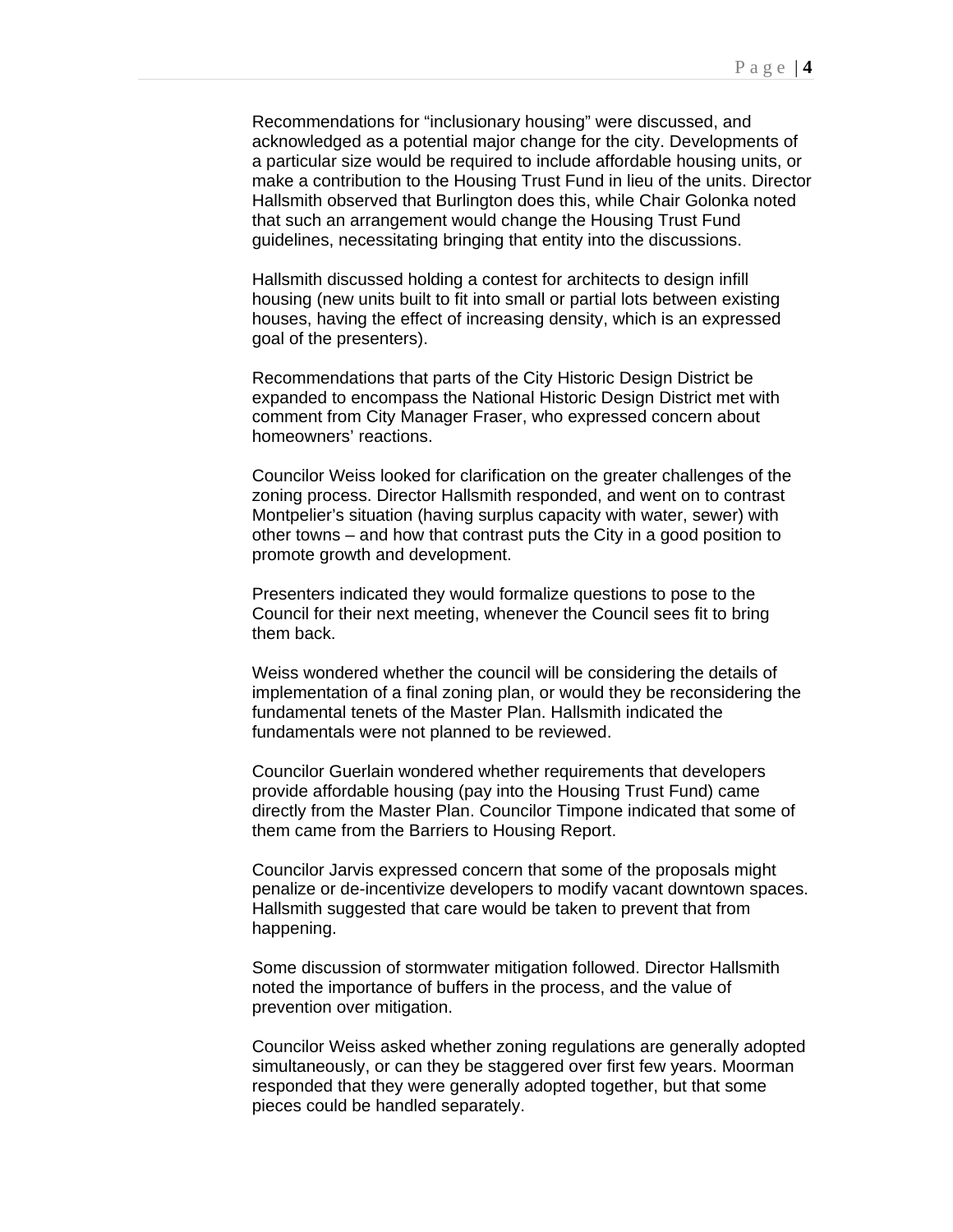Councilor Guerlain wondered about the designation of property not in use.

At the end of the discussion, the Chair repeated the request that the presenters return with specific questions for the Council at a future meeting. City Manager Fraser took a moment to note the importance of zoning in city governance.

12-102. At 8:28PM, City Clerk John Odum shared the results of his discussion with Laurie Pecor at the Department of Liquor Control regarding the Council's desire to minimize extraneous paperwork during meetings, and what was legally acceptable in that regard as it pertains to catering requests and liquor license renewals.

> Councilor Guerlain moved that the City Clerk be authorized to approve future catering requests. Councilor Hooper seconded. Councilor Jarvis offered a friendly amendment – that a 48 period in which the requests would be posted publicly before approval, to allow for public input – be added. The amendment was accepted. The motion carried unanimously.

Councilor Weiss advised that the Clerk stay conscious of the difference between indoor and outdoor permits. The Council and the Clerk agreed that questionable requests should still be brought before the Council.

12-103. Council reports began at 8:36PM. Councilor Hooper had nothing to report. Councilor Guerlain noted that LED streetlight prices had dropped dramatically. Councilor Weiss had no report. Chair Golonka had no report.

> Councilor Timpone reported that she's had her first Recreation Department meeting, and noted that Times Argus reporter Keith Vance just became a father

Councilor Jarvis reported on her first Senior Center Advisory Board meeting, noting that everyone is impressed with the new department head. She also reported that 72% of center class enrollees are Montpelier residents, and only 9% are from towns that give no support to the Senior Center.

- 12-105. The City Clerk reported that no more index cards are being generated in the Clerk's office, now that vital records indexes are on a database.
- 12-106. The City Manager indicated he was making progress on District Heat and will have positive news to report during the discussion at the next meeting. He noted that proposals for the bike path bridge were due that Friday (the  $13<sup>th</sup>$ ). He also indicated that the City is trying to move as quickly as weather will allow on crosswalk painting.